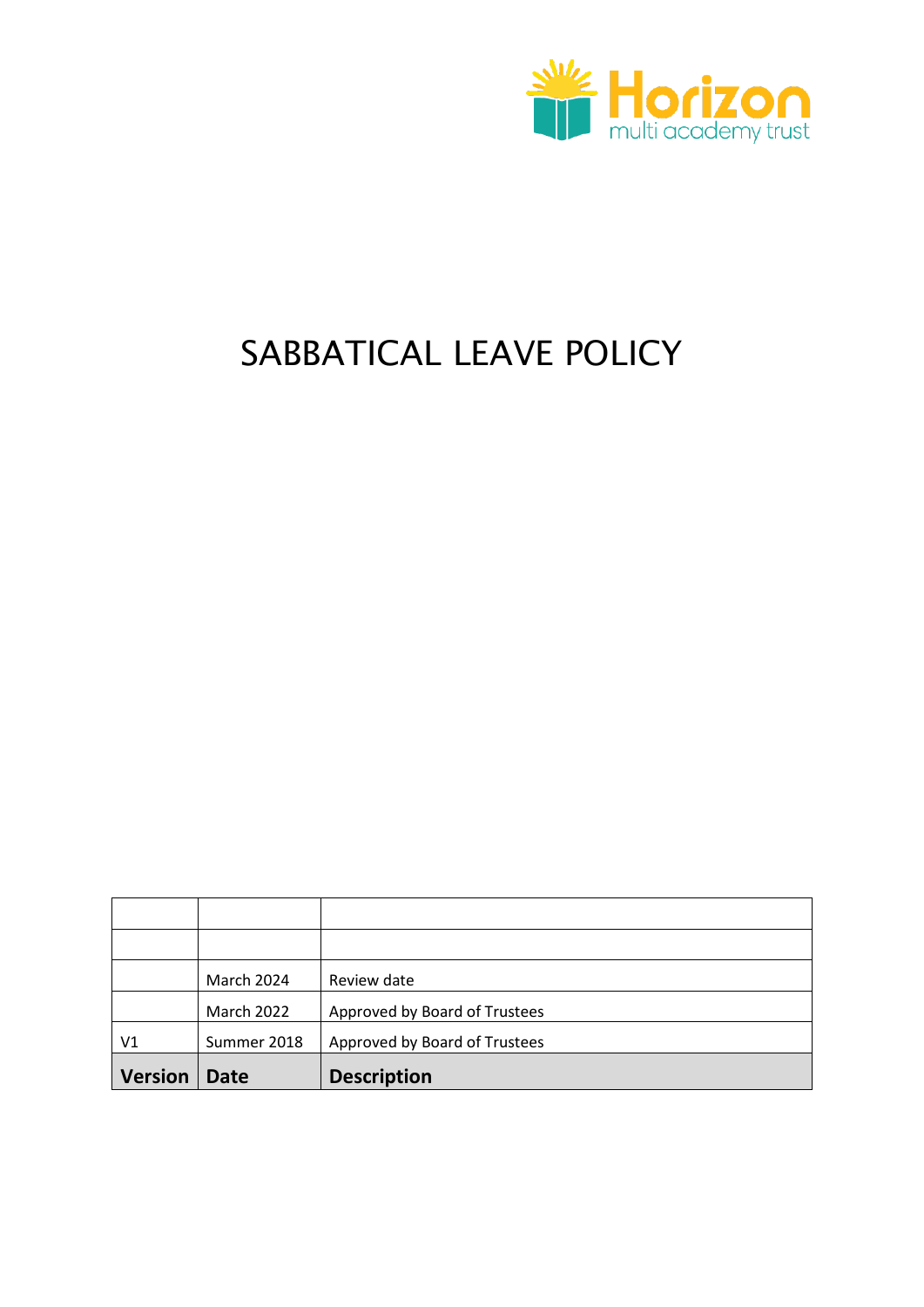

# **Sabbatical Leave Policy**

# **Introduction**

Horizon Trust Board recognise that there may be times when employees (including the Headteacher) wish to take extended periods of time away from work during the course of their employment with the trust in order to pursue other interests outside of work including but not limited to: research, further education or travel. The purpose of sabbatical leave will normally be linked to personal development outside the usual confines of the job, allowing the employee to return to work with new ideas and enhanced skills.

A sabbatical will be an authorised unpaid leave of absence however, sabbatical leave does not constitute a break in the period of continuous service. When calculating the total length of service, the time taken on a sabbatical will not be counted.

Sabbaticals are granted at the Trustees discretion and are not an entitlement.

# **Eligibility**

This scheme applies to all permanent employees with at least 24 months continuous service with Horizon MAT. Employees may apply for more than one sabbatical during their employment however any previously agreed sabbaticals may be taken into consideration before approving further requests. Sabbatical leave will not be granted to any employee who has been subject to formal disciplinary procedures within the past two years.

# **Length of sabbatical**

A sabbatical granted under this scheme will be for a period 12 months beginning  $1<sup>st</sup>$ September and ending 31<sup>st</sup> August.

# **Approval process**

All requests for sabbaticals should be made in writing to the Headteacher or CEO for central staff, stating the proposed objectives of the sabbatical and the perceived benefits for the employer and the employee at least 6 months before the leave of absence is to commence. In the case of the Headteacher, the request should be made to the Chair of Trustees and referred to the trust board.

The Headteacher/CEO, in liaison with the Chair of Trustees, will consider requests. The decision on whether to grant a sabbatical will be entirely at the employers discretion and the decision will be confirmed to the employee in writing within 20 working days of receiving the request.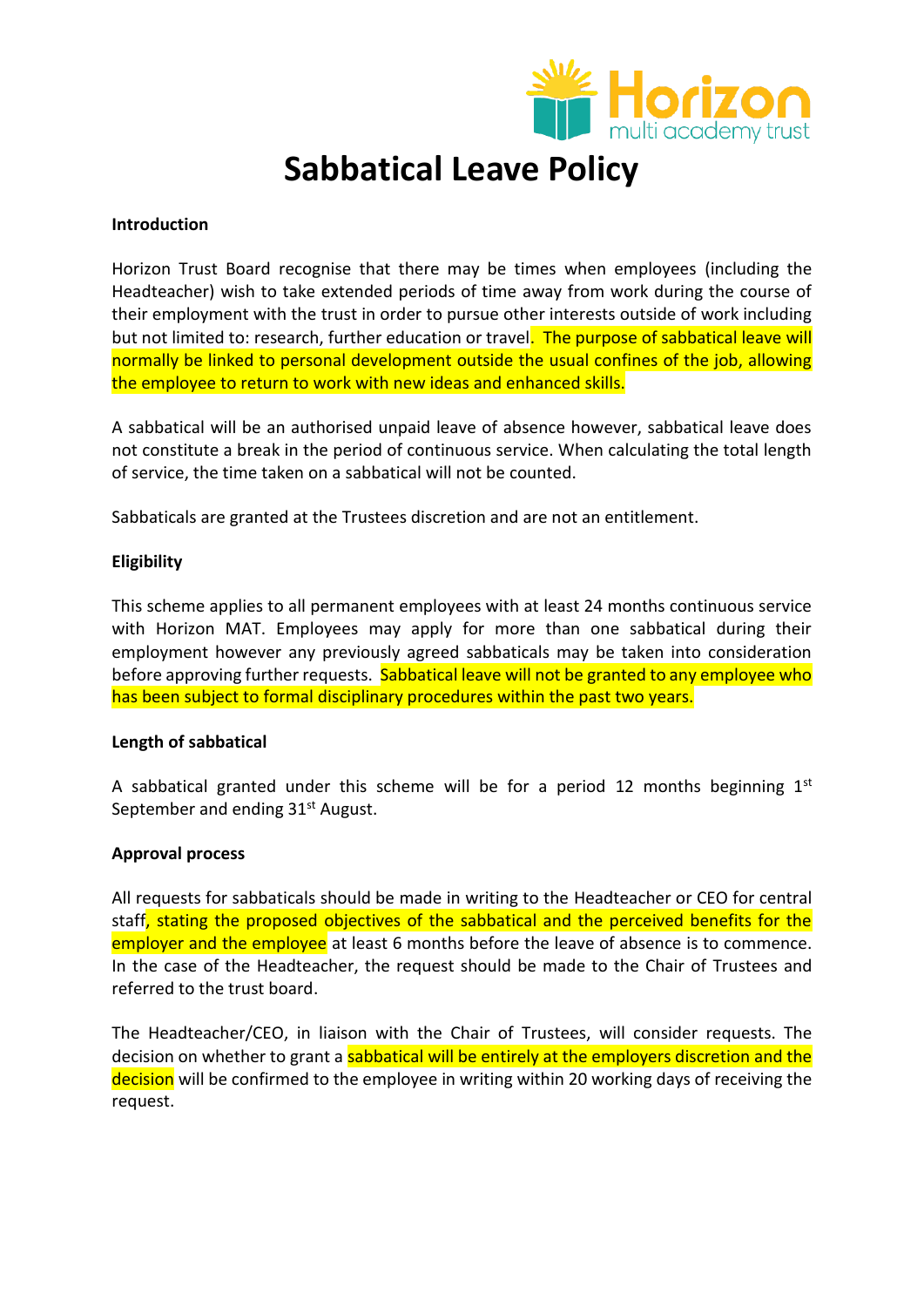

Each request will be considered on an individual basis taking into account a range of relevant issues including but not limited to:

- Financial implications
- Workload implications for colleagues
- Impact on teaching and learning standards
- Statutory obligations

Employees granted sabbatical leave will be required to use any outstanding annual leave entitlement accrued up until the start of the sabbatical period and will not be allowed to retain it to take on their return or receive pay in lieu of annual leave.

Annual leave will not be accrued during the period of sabbatical leave.

# **Contact**

Methods and frequency of contact during the period of leave must be agreed between the employee and the Headteacher before the leave period begins.

Where organisational changes are proposed in the school during the leave period which may affect the employee, every attempt will be made to contact them in a timely manner and treat them in same way as other employees.

The employee is required to keep the school informed of any change of address or change of circumstances that arise during the sabbatical.

# **Effect on employee terms and conditions of employment**

- There is no entitlement to payment of salary, allowances, annual or bank holiday leave, occupational sick pay or occupational maternity / paternity pay during sabbatical leave.
- All school's property should be returned prior to the start of the sabbatical unless otherwise agreed with the Headteacher.
- $\bullet$  The purpose of sabbatical leave is to allow employees time away from work to pursue personal interests such as travel, voluntary / community work, etc. Therefore the employee will not be permitted to take up employment or provide any consultancy services to any third party except with the Employer's express consent, and all provisions as to confidential information will continue to apply.
- Horizon MAT will not be liable for any tax or national insurance contributions during sabbatical leave.

# **Pension Scheme**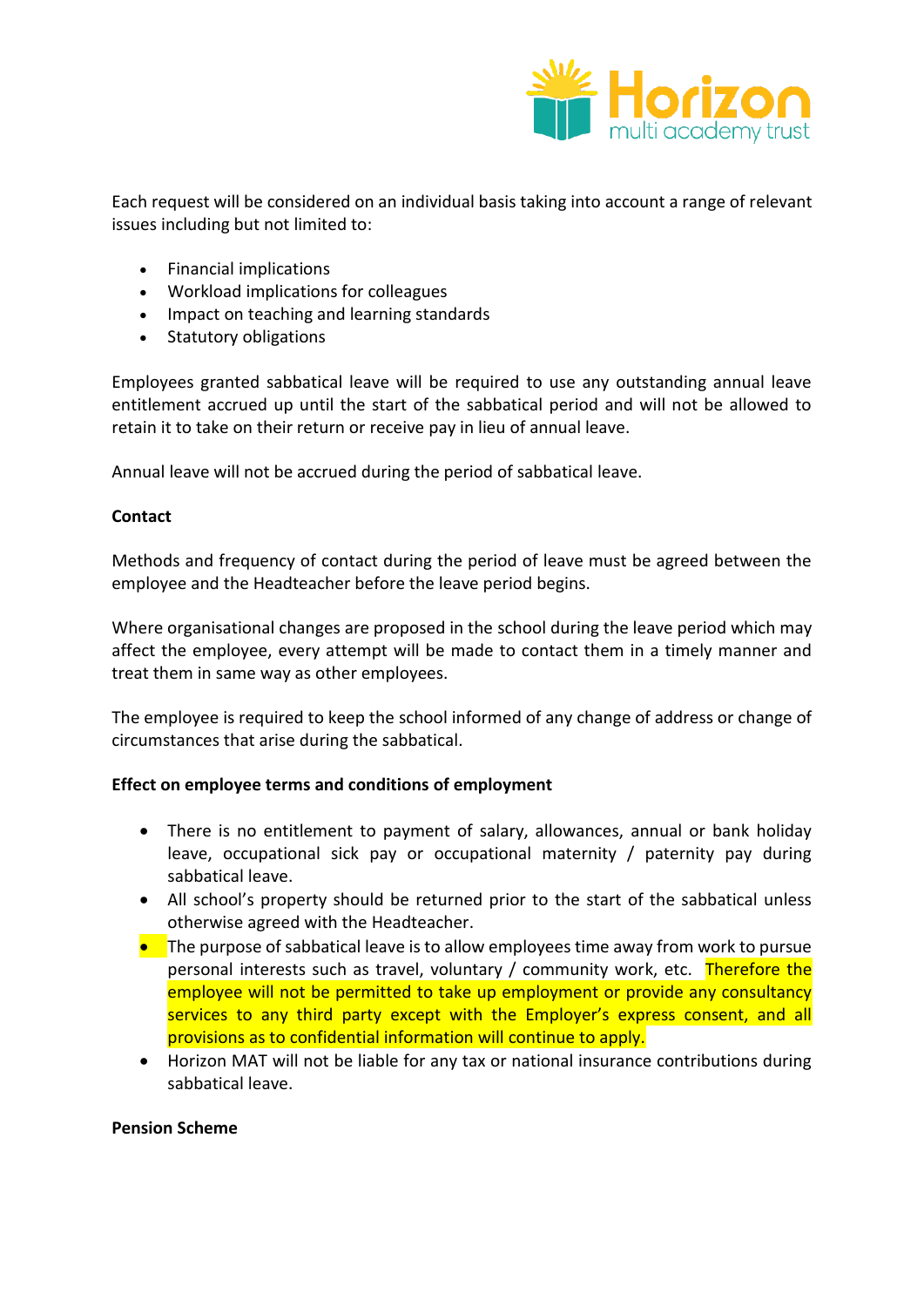

- Horizon MAT will not contribute pension contributions into the employee's pension scheme during their period of sabbatical leave.
- $\bullet$  It will be the responsibility of the employee to make separate arrangements with their pension provider to cover any periods of the unpaid service.
- Employees on authorised leave of absence from the Pension Scheme will remain eligible for death in service benefits.

# **Child Care Vouchers**

 Participation in the Childcare Voucher Scheme will cease at the start of the sabbatical period and on return employees will be required to make a new application to re-join the scheme.

# **Salary & Competency Reviews**

- Any cost of living salary increases that the Trustees implement during the period of leave will be applied accordingly once the employee returns to work.
- If the Headteacher undertakes a competency review during the period of leave then the employee will be eligible for a review on their return. This review should take place between 3 - 6 months of being back at work.

# **Return to work**

Employees returning to work following a sabbatical will normally return to the same job, however, if this is not reasonably practical then the trustees will make every effort to redeploy the employee to a similar role on a similar grade.

If the employee fails to return to work on the agreed date, the Headteacher will make every effort to contact the employee to confirm the situation and the reasons for this. If the Headteacher is unable to contact the employee, it will be assumed that the employee has resigned and the last day of service will be recorded as the agreed date of return.

# **Right of Appeal**

Employees have the right to appeal if their request for a sabbatical has been refused.

Appeals should be made in writing within 5 workings days of receipt of the decision to be appealed and should be addressed to the Chair of Trustees as outlined in the letter. The Chair of Trustees will contact the COO for guidance.

Appeal hearings will take place as soon as reasonably possible upon receipt of the written appeal. A panel of at least 3 trustees will hear the appeal and will be assisted by the trust COO.